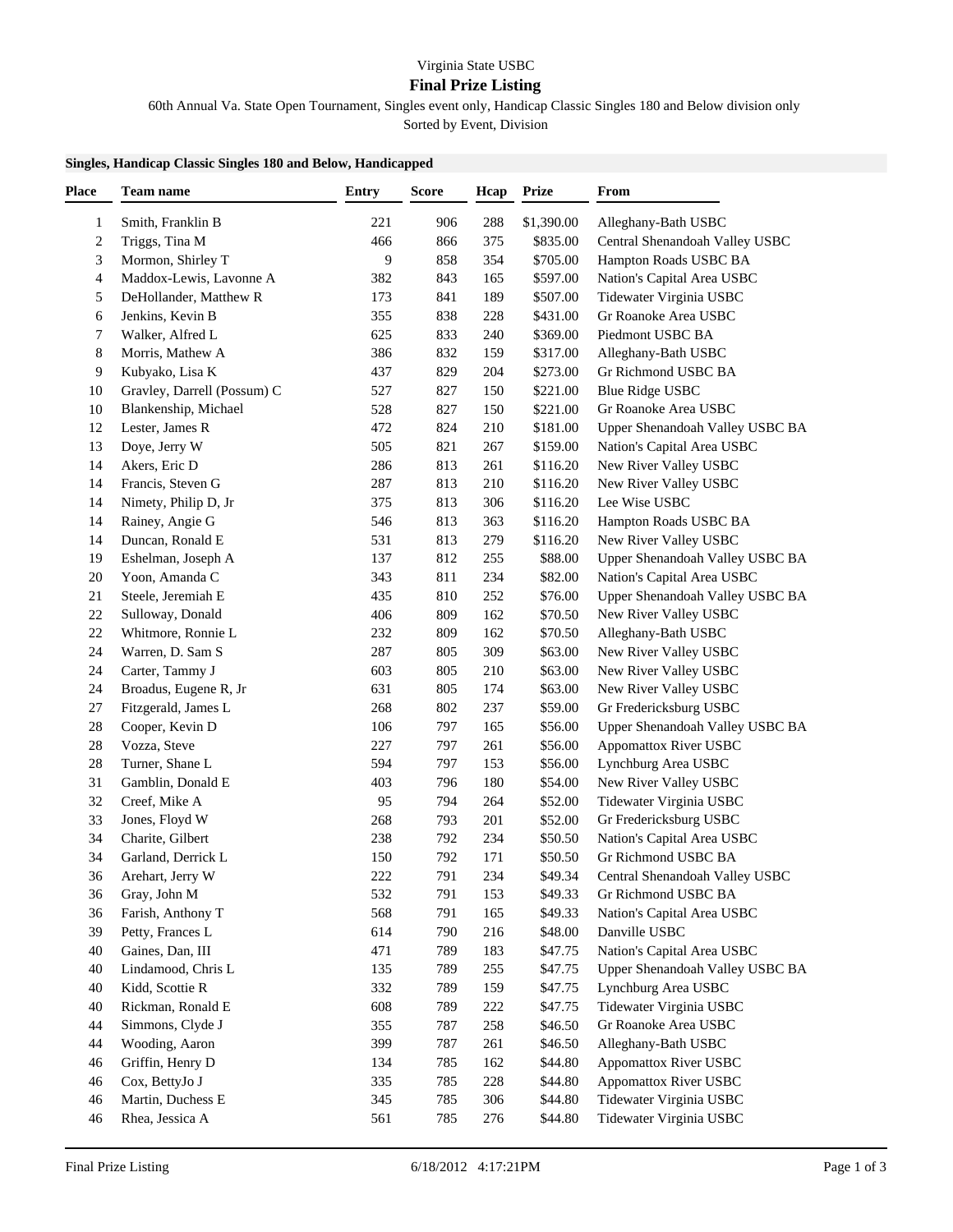| 46  | Turner, Maurice         | 481    | 785 | 195 | \$44.80 | Hampton Roads USBC BA           |
|-----|-------------------------|--------|-----|-----|---------|---------------------------------|
| 51  | Enochs, Billy           | 525    | 784 | 171 | \$44.00 | Lynchburg Area USBC             |
| 52  | Cropp, Wade C           | 51     | 783 | 300 | \$44.00 | Gr Fredericksburg USBC          |
| 53  | Edwards, Phil R         | 341    | 782 | 159 | \$43.50 | Gr Fredericksburg USBC          |
| 53  | Archie, Dwayne C        | 531    | 782 | 171 | \$43.50 | New River Valley USBC           |
| 55  | Ellinger, Wanda S       | 93     | 781 | 210 | \$42.40 | Central Shenandoah Valley USBC  |
| 55  | Blake, Carolyn          | 597    | 781 | 354 | \$42.40 | Gr Roanoke Area USBC            |
| 55  | Smelser, Ricky W        | 371    | 781 | 261 | \$42.40 | Gr Roanoke Area USBC            |
| 55  | Pitts, Lester E, Sr     | 270    | 781 | 246 | \$42.40 | Nation's Capital Area USBC      |
| 55  | Yeary, Michael A        | 480    | 781 | 204 | \$42.40 | Central Shenandoah Valley USBC  |
| 60  | Hooper, Scott R         | 605    | 780 | 150 | \$42.00 | Tidewater Virginia USBC         |
| 61  | Gunter, Angie           | 633    | 779 | 246 | \$41.00 | Henry County USBC BA            |
| 62  | White, James W          | 370    | 778 | 192 | \$41.00 | Gr Roanoke Area USBC            |
| 63  | Camden, Teresa J        | 19     | 776 | 219 | \$41.00 | Central Shenandoah Valley USBC  |
| 64  | Grenier, Elaine M       | 125    | 775 | 390 | \$40.00 | <b>Appomattox River USBC</b>    |
| 65  | Winters, Ernest M       | 270    | 773 | 192 | \$39.60 | Nation's Capital Area USBC      |
| 65  | Walker, Michael F       | 174    | 773 | 198 | \$39.60 | Tidewater Virginia USBC         |
| 65  | Jennings, Ross          | 593    | 773 | 222 | \$39.60 | New River Valley USBC           |
| 65  | Hix, Heather M          | 626    | 773 | 282 | \$39.60 | Gr Richmond USBC BA             |
| 65  | Wallace, Roger D        | 456    | 773 | 156 | \$39.60 | Hampton Roads USBC BA           |
| 70  | Honeycutt, Howard J     | 13     | 772 | 150 | \$38.67 | Richlands Area USBC             |
| 70  | Sullivan, Wayne P       | 227    | 772 | 159 | \$38.67 | <b>Appomattox River USBC</b>    |
| 70  | Williams, Calvin F      | 223    | 772 | 192 | \$38.66 | Nation's Capital Area USBC      |
| 73  | Trotter, James W        | 171    | 771 | 354 | \$38.00 | Tidewater Virginia USBC         |
| 74  | Ramsey, Crystal G       | 561    | 769 | 297 | \$37.00 | Tidewater Virginia USBC         |
| 74  | Adams, Teresa L         | 385    | 769 | 258 | \$37.00 | Hampton Roads USBC BA           |
| 74  | Sale, Michael A         | 409    | 769 | 330 | \$37.00 | Lynchburg Area USBC             |
| 74  | Tomlin, Robert L        | 241    | 769 | 201 | \$37.00 | Gr Roanoke Area USBC            |
| 74  | Tinsley, Mike L         | 100    | 769 | 195 | \$37.00 | Lynchburg Area USBC             |
| 74  | Frankenstein, Amy D     | 39     | 769 | 420 | \$37.00 | Gr Richmond USBC BA             |
| 80  | Brown, Keith L, Sr      | 62     | 768 | 165 | \$36.00 | Gr Richmond USBC BA             |
| 80  | Winston, Roger M        | 177    | 768 | 168 | \$36.00 | Hampton Roads USBC BA           |
| 82  | Smith, Wesley I         | 70     | 767 | 183 | \$35.50 | Lynchburg Area USBC             |
| 82  | Pack, Kathy D           | 169    | 767 | 273 | \$35.50 | Hampton Roads USBC BA           |
| 84  | Bowes, William "Andy" A | 202    | 766 | 243 | \$35.00 | Gr Roanoke Area USBC            |
| 84  | Painter, Orvil W        | 587    | 766 | 228 | \$35.00 | Central Shenandoah Valley USBC  |
| 86  | Logan, Jerald M         | 611    | 765 | 159 | \$33.80 | Danville USBC                   |
| 86  | Knotts, Buddy A         | 136    | 765 | 189 | \$33.80 | Upper Shenandoah Valley USBC BA |
| 86  | Kane, Wendy             | $42\,$ | 765 | 246 | \$33.80 | Gr Roanoke Area USBC            |
| 86  | Tingler, Judy           | 486    | 765 | 255 | \$33.80 | Alleghany-Bath USBC             |
| 86  | Collins, Amanda C       | 522    | 765 | 150 | \$33.80 | Gr Roanoke Area USBC            |
| 91  | Lightfoot, Jeronn L     | 61     | 764 | 150 | \$33.00 | Gr Richmond USBC BA             |
| 91  | Mills, Judy M           | 244    | 764 | 201 | \$33.00 | Gr Fredericksburg USBC          |
| 93  | Roadcap, Timothy F      | 38     | 763 | 156 | \$32.33 | Gr Richmond USBC BA             |
| 93  | Nicely, Jennifer R      | 486    | 763 | 300 | \$32.34 | Alleghany-Bath USBC             |
| 93  | Porter, Willie L        | 640    | 763 | 201 | \$32.33 | Hampton Roads USBC BA           |
| 96  | Floyd, Benzell T        | 68     | 762 | 189 | \$31.34 | Nation's Capital Area USBC      |
| 96  | Mabry, Justin L         | 539    | 762 | 165 | \$31.33 | Gr Roanoke Area USBC            |
| 96  | Hogan, Brian D          | 592    | 762 | 279 | \$31.33 | New River Valley USBC           |
| 99  | Cottrell, Dorothy T     | 339    | 761 | 252 | \$30.66 | Gr Richmond USBC BA             |
| 99  | Poff, Rich R            | 571    | 761 | 258 | \$30.67 | New River Valley USBC           |
| 99  | Haravay, Josh           | 626    | 761 | 219 | \$30.67 | Gr Richmond USBC BA             |
| 102 | Moody, Wilfred J, II    | 197    | 760 | 216 | \$30.00 | Gr Fredericksburg USBC          |
| 102 | Epperly, Eric S         | 286    | 760 | 162 | \$30.00 | New River Valley USBC           |
| 102 | Blankenship, Brian E    | 528    | 760 | 183 | \$30.00 | Gr Roanoke Area USBC            |
| 105 | Schaumburg, Jason J     | 343    | 759 | 270 | \$29.00 | Nation's Capital Area USBC      |
| 105 | Taylor, Leroy E         | 377    | 759 | 183 | \$29.00 | Hampton Roads USBC BA           |
| 105 | Vannoy, Elden D, Jr     | 626    | 759 | 204 | \$29.00 | Gr Richmond USBC BA             |
|     |                         |        |     |     |         |                                 |